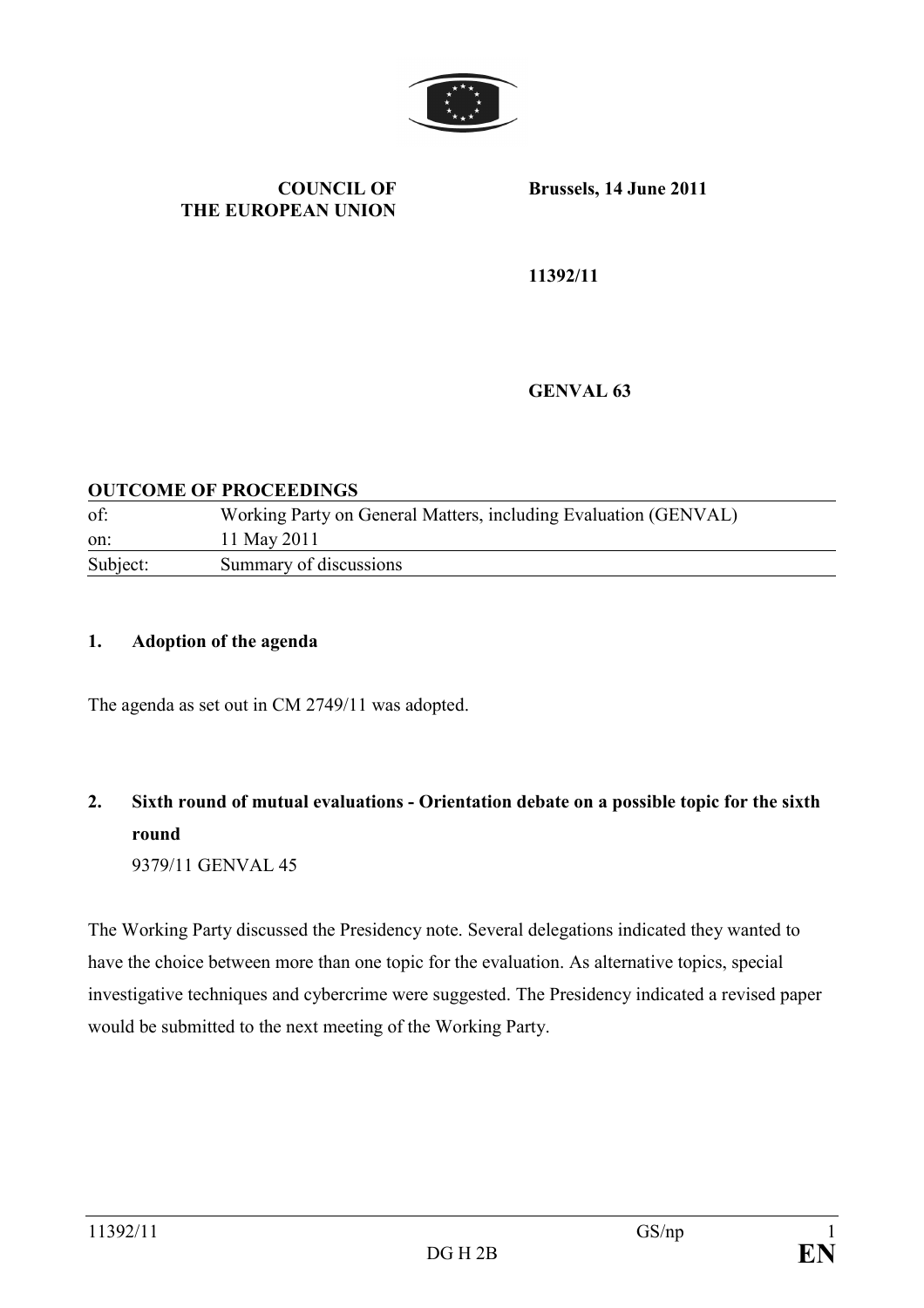3. Action-Oriented Paper (AOP) on strengthening the EU external dimension on action against trafficking in human beings - Implementation 9501/11 GENVAL 46 JAIEX 34 RELEX 418 JAI 270 (to be issued)

The Working Party briefly discussed the first implementation report of the AOP and agreed on the recommendations. A revised version will be issued in time for the CATS meeting on 17 May. In addition, the report will go to the JAIEX Working Party on 27 May 2011. Thereafter the Presidency intends to have the document approved at the June Justice and Home Affairs Council.

4. Commission proposal for a Directive on the use of Passenger Name Records (PNR) data for the prevention, detection, investigation and prosecution of terrorist offences and serious crime 8458/11 GENVAL 33 AVIATION 78 DATAPROTECT 26 CODEC 545 8850/11 JUR 163 GENVAL 38 AVIATION 92 DATAPROTECT 30 CODEC 618 9502/11 GENVAL 47 AVIATION 113 DATAPROTECT 38 CODEC 705

The Council Legal Service presented its opinion on data protection questions related to the draft Directive. One Member State stated that one should examine whether we should opt for an improved API system, combined with a collection of PNR data on targeted flights. It also asked questions on the compatibility of making pro-active use of the data with EU law. While some delegations stated that they were convinced of the need for collecting and processing PNR data, others indicated that they faced difficulties in convincing national Parliament of such necessity.

The debate focused on the four data protection questions set out in the Presidency discussion note (9502/11 GENVAL 47 AVIATION 113 DATAPROTECT 38 CODEC 705):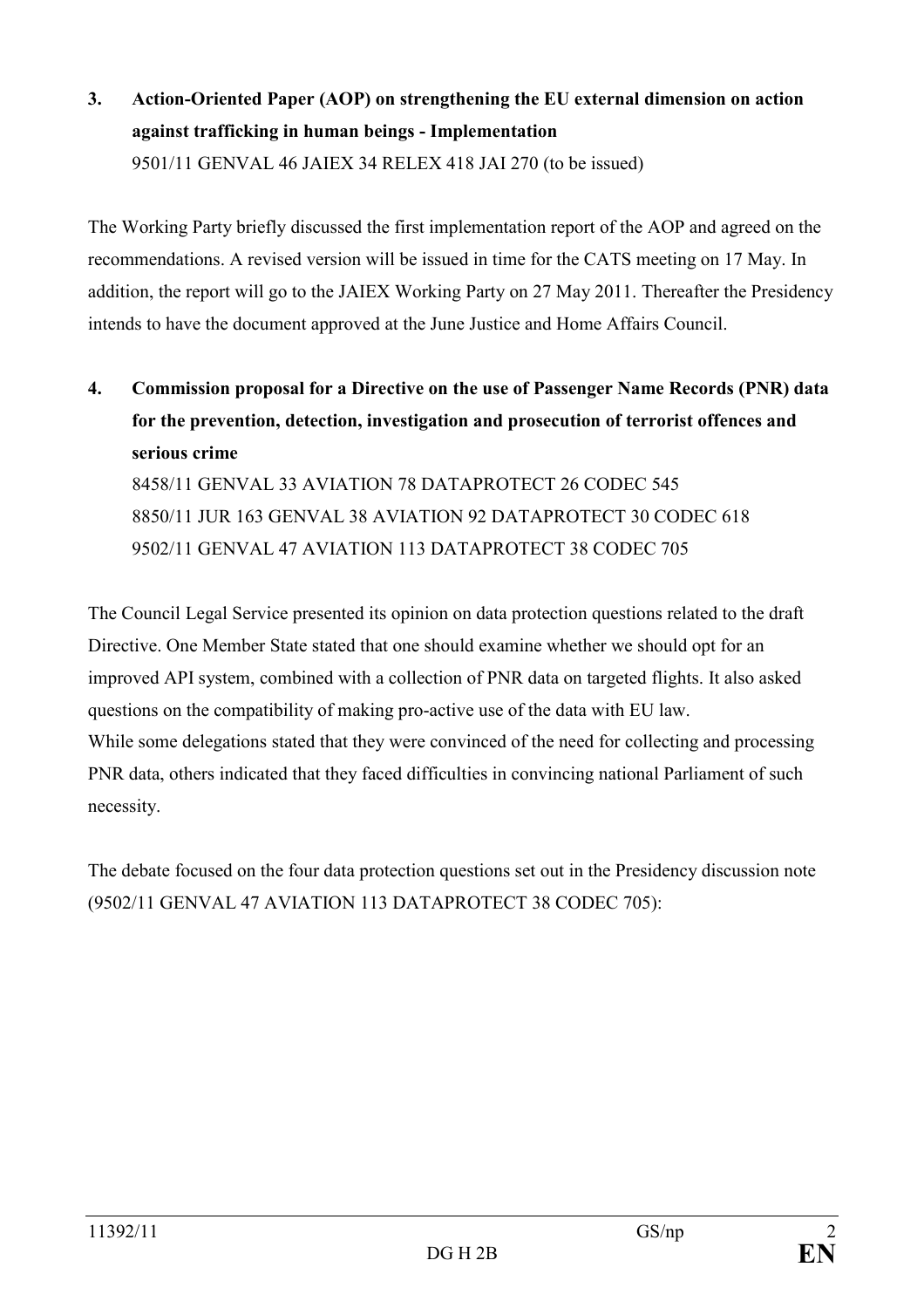## Range of data to be collected v proportionality

The Presidency had invited delegations to consider imposing additional data protection limitations to the ones already provided for in the Commission proposal, and in particular whether the collection of PNR data on international flights could be limited to targeted flights. Regarding data collection, following the Council discussion on 11 April 2011 Member States may be given the possibility of collecting and processing PNR data on targeted intra-EU flights. For international flights, the Commission proposal provides that, after a transitional period (Article 16), PNR data on all flights must be collected. The Commission strongly defended its original proposal. It referred to the fact that all third countries which collect PNR data, do so on all flights. The Commission also was of the opinion that limiting the intra-EU collection of PNR data to targeted flights would render the use of PNR data for all but one of the four purposes set out in Article 4(2) ineffective as crucial data would be missing because they were never collected. In the view of the Commission only the real-time assessment of passengers against pre-determined criteria could still have certain usefulness for targeted flights. The Commission also opposed the proposal for a targeted collection of PNR data on intra-EU flights on the grounds that the information gaps it would create in the collection of data within Member States would also hamper the information exchange between Member States as the requested Member State might not have collected the requested PNR data. The Commission also queried whether such restriction to targeted flights could be justified on necessity grounds and whether this would not open the possibility for individuals to find out whether any data had been collected on a particular route.

Apart from a few Member States that indicates that they agreed with the Commission point of view, many Member States also expressed qualms regarding the idea of allowing Member States to restrict the collection of PNR data to targeted flights. The lack of a uniform EU approach in this regard was deplored as well as the fear that some Member States might even use this possibility to collect no PNR data at all.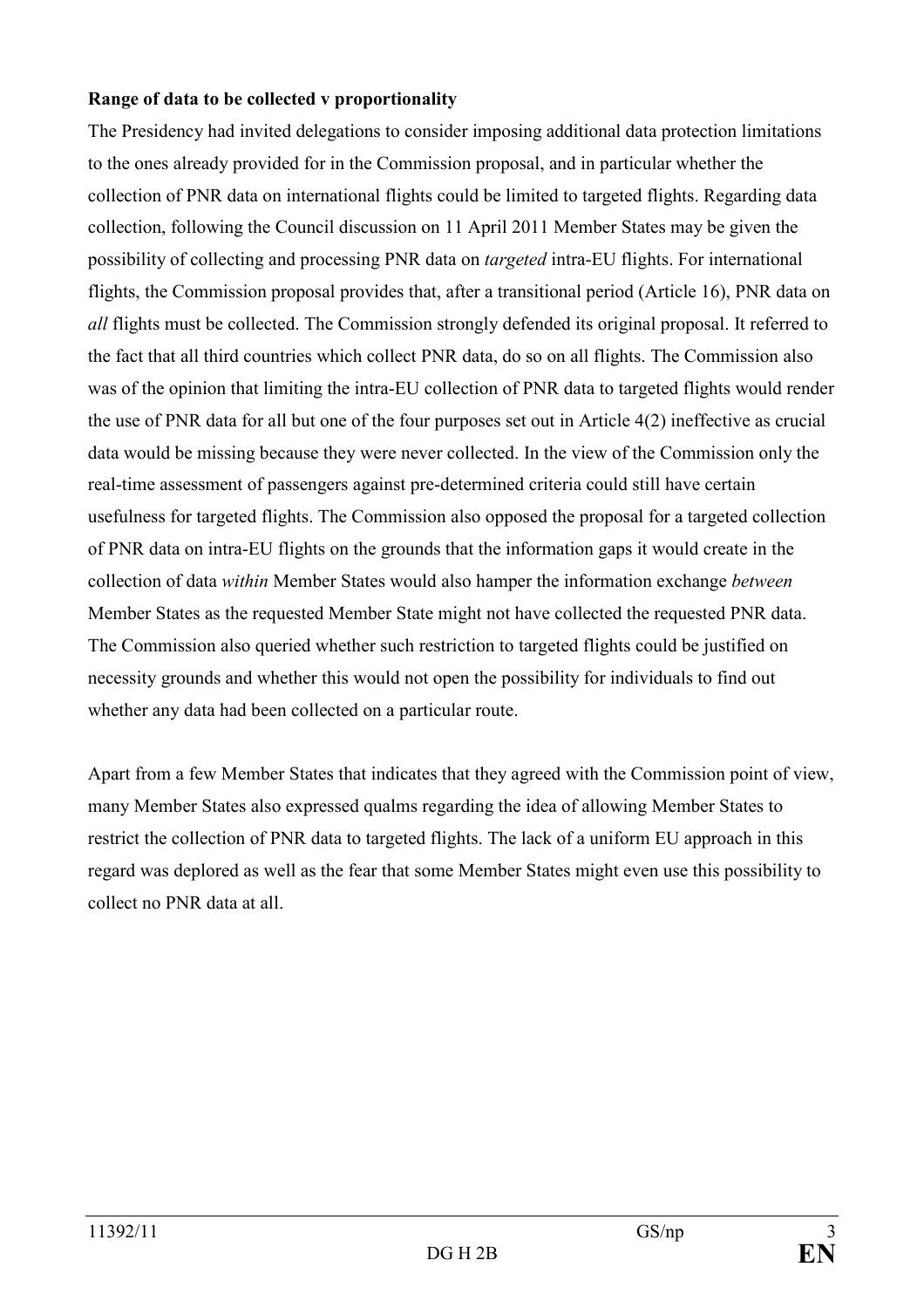## Retention period

The Commission proposed that the retention period be split up in two sub-periods  $(30 \text{ days} + \text{five}$ years), with reduced access possibilities during the second sub-period. The Commission clarified that there were essentially two technical possibilities for this so-called masking out of personal data, which could be done automatically: one by which the data allowing the identification of the passenger would be stored in a separate data system and another one in which the data would still be stored in the same database, but rendered invisible. Several delegations stated that they were still unclear about the modalities of masking out data and some doubted the operational effectiveness of such system. In view of these queries, the Presidency invited the Commission to provide further explanations, in writing, of the envisaged system of masking out data.

The discussions showed a divergence of opinions between Member States on what is the appropriate period for retaining data. A few Member States were of the opinion that the initial period of 30 days with full access was too long, whereas several other Member States thought it should be longer. Several Member States emphasised the importance of requiring the authorisation by an independent authority or court in order to grant access during the second retention period.

## Purpose limitation

The draft PNR Directive limits the purposes for which PNR data can be used in two ways: by describing the functional activities for which the data can be used (Article 4(2)) and by describing the categories of offences the government seeks to prevent, investigate or prosecute through those activities: terrorist offences and serious crime. Regarding these offences, the Commission has sought to limit the scope of the concept of serious crime in two ways. The first limitation is it allows Member States to exclude minor offences from the list of offences of Article 2(2) of the EAW Framework Decision. Several Member States thought that this possibility should be deleted from the Directive, as the scope of the Directive should be uniformly decided at EU level and not left to individual Member States. Some Member States did agree that the "EAW list" of offences should be reduced, but thought that this should be decided at EU level. The second limitation consists of limiting the possibility of using PNR data for screening passengers against pre-set risk criteria or for developing such criteria for *transnational* serious crime only. During the discussions in the GENVAL Working Party the latter additional qualification of "transnational" was criticised by many Member States as being not operationally practicable.